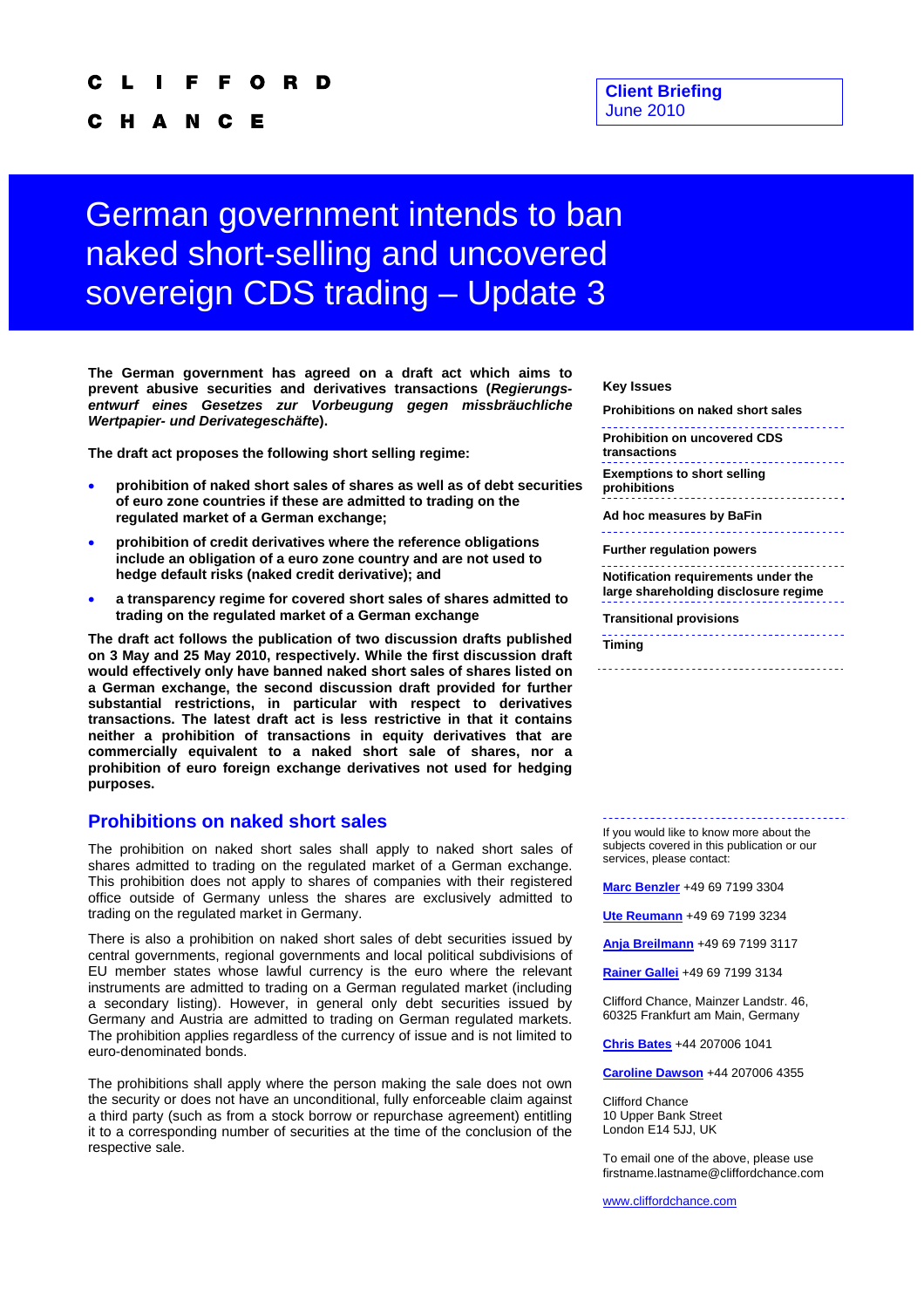#### **Client Briefing**  German government intends to ban naked short-selling and uncovered sovereign CDS trading – Update 3

There are exemptions for transactions of persons who have undertaken by contract to purchase or sell financial instruments on a continuous basis by way of trading for own account at prices defined by them to the extent that the respective transaction is necessary for the performance of such contractual obligations (market makers), as well as transactions which trading participants conclude with the customer for settlement of a transaction in shares at a fixed or definable price (fixed price transaction). Each exemption can only be used upon a onetime notification to BaFin.

The territorial scope of applicable provisions of the Securities Trading Act shall also be amended. Therefore, the afore-mentioned prohibitions on naked short sales would also apply to actions and omissions having occurred outside of Germany if they concern financial instruments admitted to trading on a German exchange.

#### **Prohibition on uncovered CDS transactions**

The prohibition on uncovered CDS transactions shall apply where someone buys protection using a credit default swap and one of the reference obligations is an obligation of a central government, regional government and local political subdivision of EU member states whose lawful currency is the euro (irrespective of whether the transaction is settled in cash or by delivery of the reference obligation). The prohibition also extends to transactions such as total return swaps or credit-linked notes which embed such a credit default swap.

The prohibition shall apply unless the protection is bought to hedge an existing position in a reference obligation of the relevant CDS or in another financial instrument that would decrease in value if the creditworthiness of the euro zone state being the debtor of the reference obligation deteriorates. In addition, the hedge must from a commercial perspective result in a significant reduction of the credit risk deriving from the existing position.

As in the case of naked short sales of shares and government debt instruments, there is an exemption for market makers. The exemption can only be used upon a onetime notification to BaFin.

The international scope of the prohibition on uncovered CDS transactions differs from the international scope of application on naked short sales as described above, since this prohibition only applies to transactions concluded or entered into in Germany (which is in line with the BaFin decree of May 2010 regarding the prohibition on uncovered CDS transactions).

#### **Exemptions to short selling prohibitions**

The German Federal Ministry of Finance (*Bundesfinanzministerium*, "**BMF**") will be authorised to permit further exemptions as regards both short selling prohibitions on the basis of a future regulation. It can also permit BaFin to grant further exemptions.

#### **Ad hoc measures by BaFin**

The draft act now contains an explicit legal basis for BaFin to take any measure necessary and appropriate to counteract deficiencies threatening financial stability or trust in the functionality of the financial market. In particular, BaFin could temporarily issue further prohibitions including:

- prohibition of transactions in derivatives linked to the price of shares admitted on a German exchange to trading on the regulated market as well as of debt securities of euro zone countries admitted on a German exchange to trading on the regulated market where these transactions effectively result in a position economically comparable to a short position, and
- prohibition of Euro currency derivatives not used to hedge a respective currency risk.

The specific prohibitions of such types of transactions as contained in the previous proposal for the draft act have been deleted. BaFin can also put in place further transparency requirements where it deems appropriate.

### **Further regulation powers**

The BMF would be empowered to issue regulations with the same aim as BaFin's ad hoc measures mentioned above to protect financial stability and the functionality of the financial market. These would not necessarily have to be on a temporary basis.

#### **Notification requirements under the large shareholding disclosure regime**

The draft act also contains notification requirements for cash settled derivatives (including CfDs) under the large shareholding disclosure regime. We have described these in further detail in our client [briefing](http://www.cliffordchance.com/expertise/publications/details.aspx?FilterName=@URL&LangID=UK&contentitemid=17169).The proposal has remained unchanged in this respect.

### **Transitional provisions**

Transactions entered into prior to the entering into force of the draft act will be exempted from the prohibitions unless they had been prohibited according to another regulations (such as for example the three BaFin decrees of May 2010).